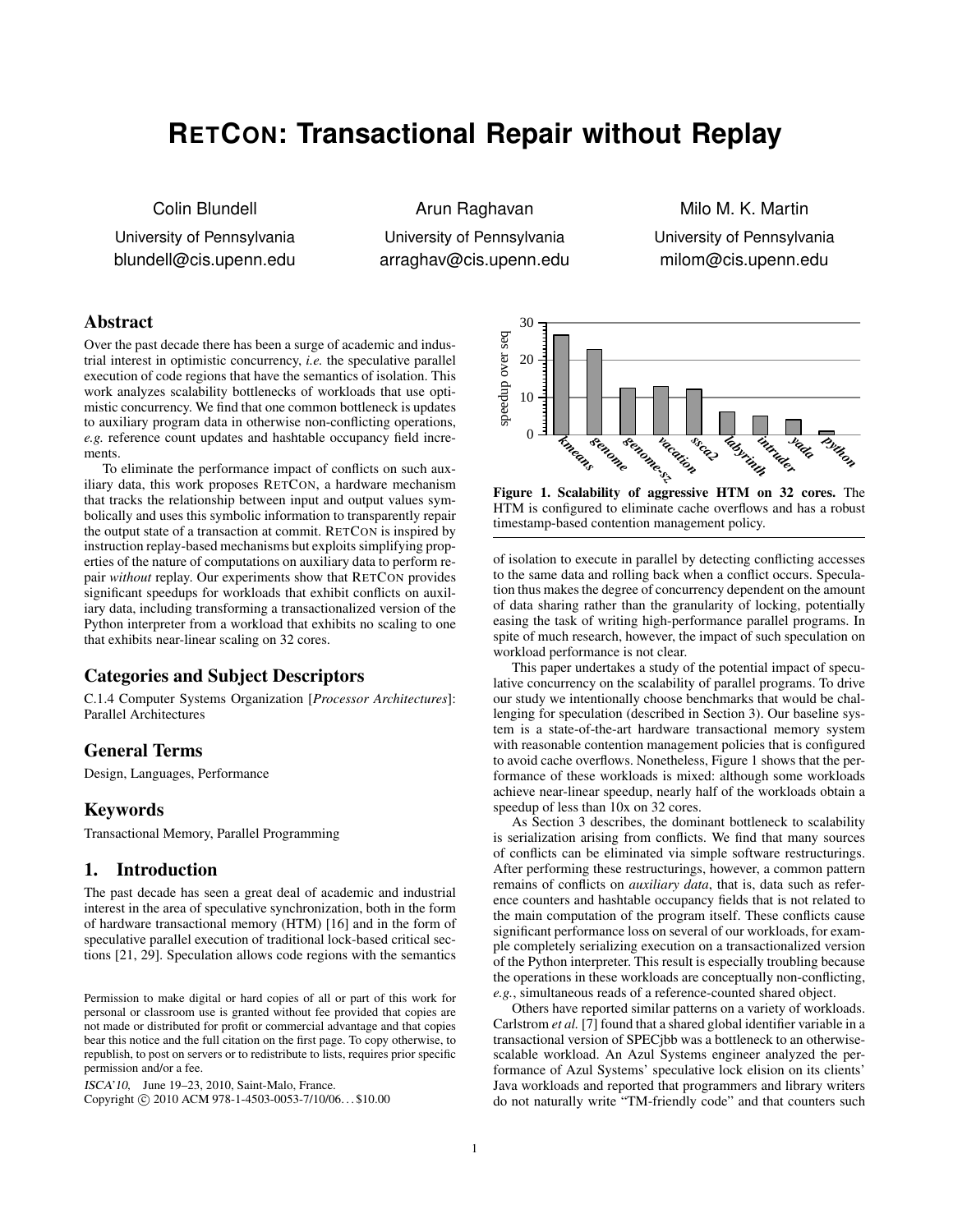

Figure 2. Comparison of RETCON to other approaches.  $P_0$  and  $P_1$  begin transactions at times  $\bullet$  and  $\bullet$  respectively. Each transaction performs two increments to a shared counter variable that is initialized to zero. *(a)* RETCON symbolically tracks the counter address and repairs its value at commit by adding the computed increment. *(b)* DATM [30] forwards the speculatively incremented counter variable at time  $\Theta$ , but must abort a transaction when the second increment introduces a cyclic dependence at time  $\Theta$ . *(c)* In EagerTM, P<sub>1</sub> suffers repeated aborts until P<sub>0</sub> commits at time  $\mathbf{O}$ . *(d)* EagerTM-Stall stalls P<sub>1</sub>'s first increment until P<sub>0</sub> commits at time  $\mathbf{O}$ . *(e)* In LazyTM, P<sub>1</sub> performs both its speculative increments but then aborts when it detects a conflict on the commit of  $P_0$  at time  $\mathbf{0}$ .

as hashtable occupancy fields lead to "a general pattern of updates to peripheral shared values" that significantly impact performance due to "presenting a true data conflict" [10].

As the second part of this work, therefore, we seek to provide hardware support for minimizing the performance impact of such patterns. We observe that auxiliary data is usually accessed by short, simple computations that do not affect the larger transac- $\chi$  tion.<sup>1</sup> This property suggests a hardware-based approach of reacquiring lost data at commit and using the current values of this data to repair local state as necessary. Such a repair-based approach was proposed by ReSlice [32] to lessen the impact of conflicts in threadlevel speculation, and similar slicing has been employed in other contexts as well [8, 17, 35]. These proposals use instruction-based repair by saving the dependent instructions of a conflicting load to later re-execute these instructions with the updated value of the load (either in a special-purpose core or by re-using the resources of the processor itself).

Guided by the nature of this auxiliary data, we propose a different approach. As the processor executes a transaction, it also tracks the relationship between input values and output values symbolically. Conditionals form constraints on the acceptable range of values that an input can take when reacquired at commit. At commit time, all inputs that have been lost are reacquired, constraints are checked, and symbolic computation is reapplied to these values (see Figure 2).

Our instantiation of this approach, RETCON,<sup>2</sup> is tailored to fit the needs of the auxiliary data present in our workloads. RETCON tracks an input symbolically through a sequence of loads, simple arithmetic operations, branches, and stores, with more complex computation creating a constraint that the input value be the same at commit. To track symbolic information, RETCON adds a buffer to hold the initial values of symbolically-tracked blocks, a buffer to hold constraints, and a buffer to hold symbolically-tracked stores. Our data shows that these structures can be small–*e.g.*, eight entries.

Although RETCON's focus is on repairing remotely changed values, its mechanisms have the secondary benefit of reducing conflicts in other ways. RETCON's resolution of conflicts at commit implicitly provides selective lazy conflict detection [6, 33, 39]. In addition, by performing conflict detection based on values [25, 37], RETCON also avoids conflicts due to false sharing [19], silent sharing, and temporally silent sharing [20].

We quantitatively evaluate RETCON and find that it has a significant impact on the performance of our workloads. RETCON's selective laziness and value-based conflict detection contribute to this performance impact, but it is RETCON's ability to repair true conflicts on auxiliary data that provides most of the benefit. Altogether, RETCON provides a speedup of more than 40% on several workloads and in one case transforms a workload that exhibited no scaling to instead exhibit near-linear scaling.

#### 2. Hardware Transactional Memory Baseline

Supporting speculative concurrency in hardware entails several tasks. First, the hardware must be able to detect conflicting requests between two speculative regions (conflict detection). Second, it must employ a policy to resolve conflicts by stalling or aborting one of the conflicting speculative regions (contention management). Third, it must be able to roll back to pre-speculative state on an abort (version management). Below, we describe how our baseline hardware supports these tasks.

Conflict detection. Our baseline system detects conflicts through the cache coherence protocol by adding a "speculativelyread" bit and a "speculatively-written" bit to each block in the primary data cache. As the processor accesses blocks within a speculative region, it sets the read/written bits for those blocks. External requests snoop these bits to determine conflicts, where a

<sup>1</sup> Throughout this paper we will generally refer to speculative regions as transactions for convenience, but they could equally well be speculative lock-based critical sections.

<sup>2</sup>Retcon, short for *retroactive continuity*, refers to soap operas' and comic books' practice of revising past events as necessary to match current reality.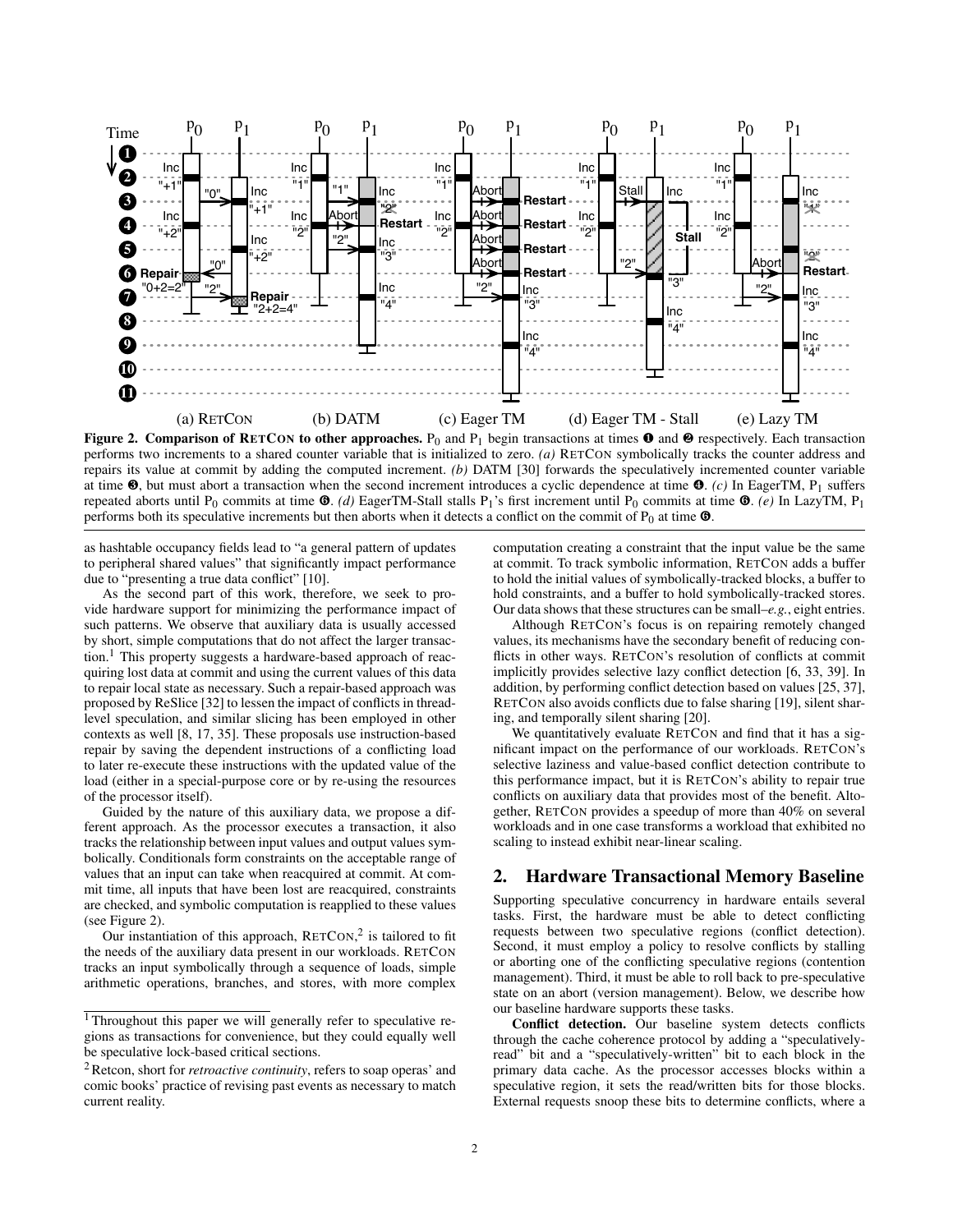| <b>Workload</b> | <b>Description and Input Parameters</b>                                                 |
|-----------------|-----------------------------------------------------------------------------------------|
| genome          | From STAMP, gene sequencing program, $g1024$ s48 n65536                                 |
| genome-sz       | Variant of genome with resizable hashtable                                              |
| intruder        | From STAMP, network packet intrusion detection program, all 014 n2038 s1                |
| intruder_opt    | Variant of intruder optimized with fixed-size hashtable and thread-private queues       |
| intruder_opt-sz | Variant of intruder optimized with resizable hashtable and thread-private queues        |
| kmeans          | From STAMP, partition-based clustering program, m15 n15 t0.05 irandom-n2048-d16-c16.txt |
| labyrinth       | From STAMP, shortest-distance path routing, <i>irandom-x32-y32-z3-n96.txt</i>           |
| ssca2           | From STAMP, graph kernels, $s13$ i1.0 u1.0 l3 p3                                        |
| vacation        | From STAMP, travel reservation system, $n4q60u90r16384t4096$                            |
| vacation_opt    | Variant of vacation optimized with fixed-size hashtable                                 |
| vacation_opt-sz | Variant of vacation optimized with resizable hashtable                                  |
| yada            | From STAMP, Delaunay mesh refinement, a20 i633.2                                        |
| python          | Python interpreter, bm_threading.py (from Google's Unladen-Swallow [2] suite)           |
| python_opt      | Variant of python with interpreter optimizations                                        |
|                 |                                                                                         |

Table 1. Workloads used to drive our study.

conflict is defined as an external write request to a block that has been speculatively read or any external request to a speculativelywritten block. Such conflicts invoke the contention management policy, described below. This work uses OneTM [4] as a backing mechanism for transactions that overflow the local cache hierarchy. Our baseline also includes a read-only permissions-only cache [4] to reduce the frequency with which overflows occur. On the workloads analyzed in this work, the permissions-only cache essentially eliminates cache overflows entirely.

Contention management. When a conflict occurs, the processor either: (1) aborts the local speculation, (2) aborts the remote speculation, or  $(3)$  stalls the remote speculation, taking care to ensure that such stalling will not cause deadlock. Our baseline uses the "oldest transaction wins" timestamp-based conflict resolution policy. Prior studies [6, 33] and our own experimental reconfirmation have found that this policy generally performs the same or better than other policies, ensures timely forward progress, and is fairly robust across a range of workloads.

Version management. To support rollback of speculation to pre-speculative state, the baseline system uses a "clean-to-L2" approach similar to that used in prior work (*e.g.*, [5, 21]). On the first speculative write to a non-speculatively dirty block, the old value of the block is first written back ("cleaned") to the second-level (L2) cache. On an abort, the system flash-invalidates all speculativelywritten blocks. The pre-speculative values of such blocks will be refetched from the lower levels of the memory hierarchy as needed via ordinary cache misses.

## 3. Remaining HTM Performance Challenges

We evaluate the performance of the baseline system on a variety of workloads that stress the performance of speculation (the details of these workloads are given in Table 1). The STAMP benchmark suite [22] is a set of transactional memory benchmarks that for the most part use coarse-grained transactions, with the intent of simulating the practices of naive programmers. We run all workloads in the suite except bayes, from which we could not extract useful conclusions due to high runtime variability. The benchmark labyrinth includes a code snippet wherein a large shared grid is copied privately within a transaction and then released early from conflict detection, as the algorithm itself detects conflicts on the grid at the semantic level. To achieve the same behavior without early release (a mechanism that our system does not provide), we modified the code to perform the grid copy before entering the transaction.

STAMP includes a hashtable that defaults to be non-resizable. For all workloads that use this hashtable we also run a second variant in which the hashtable is configured via STAMP's compile-time flags to automatically resize as needed. The resizable variants reflect the performance of using standard library implementations of hashtables in Java and C++, which are generally resizable by default. These variants have "-sz" appended to their names.

In addition to analyzing STAMP, we created a transactionalized version of the standard Python interpreter implementation, python. This workload is a challenging case for speculation: although the interpreter supports threading, this threading is explicitly designed for responsive graphical user interfaces and I/O events—not for supporting parallel execution on multicores. In fact, threads synchronize using a global interpreter lock (GIL). Although threads may perform selected system calls without holding the GIL, threads may interpret bytecodes only while holding the GIL. Thus, in the absence of speculation, bytecode interpretation is completely serialized by the GIL. By applying speculative lock elision to the GIL, we are attempting to extract parallelism from this complex workload that was written assuming sequential execution.

Figure 3 shows that the performance of the baseline system on the above-described workloads varies significantly. (The workload variants with "\_opt" suffixes are described below.) As the execution breakdown presented in Figure 4 indicates, the primary bottleneck to scalability on many workloads is conflicts.<sup>3</sup> The goal of this section is to (1) quantify the impact that straightforward software restructurings can have on reducing these conflicts and (2) characterize the conflicts that remain after such restructurings.

Opportunities for software restructurings. We find several opportunities for straightforward software restructurings. First, python contains global variables that are conceptually threadprivate but were not made so due to the assumption that only one thread would be operating on them at a time. We trivially made these variables thread-private using the C "\_\_thread" variable annotation supported by GCC and other compilers. Second, intruder dequeues work from one highly contended queue and enqueues work onto another highly contended queue; we split these queues to be thread-private. Third, both intruder and vacation have aborts due to rebalancing operations of a red-black tree used to implement a map interface. We replaced the tree implementation with STAMP's hashtable implementation. The conflicts in yada are due to irregular traversals of a shared mesh; we have not found a way to reduce these conflicts short of restructuring the algorithm, which is beyond the scope of straightforward software restructuring.

On the graphs, the \_opt variants of the above workloads have the above software restructurings applied. An examination of the

<sup>3</sup> Exceptions are labyrinth, in which the algorithm induces load imbalance, and ssca2, which has poor caching behavior.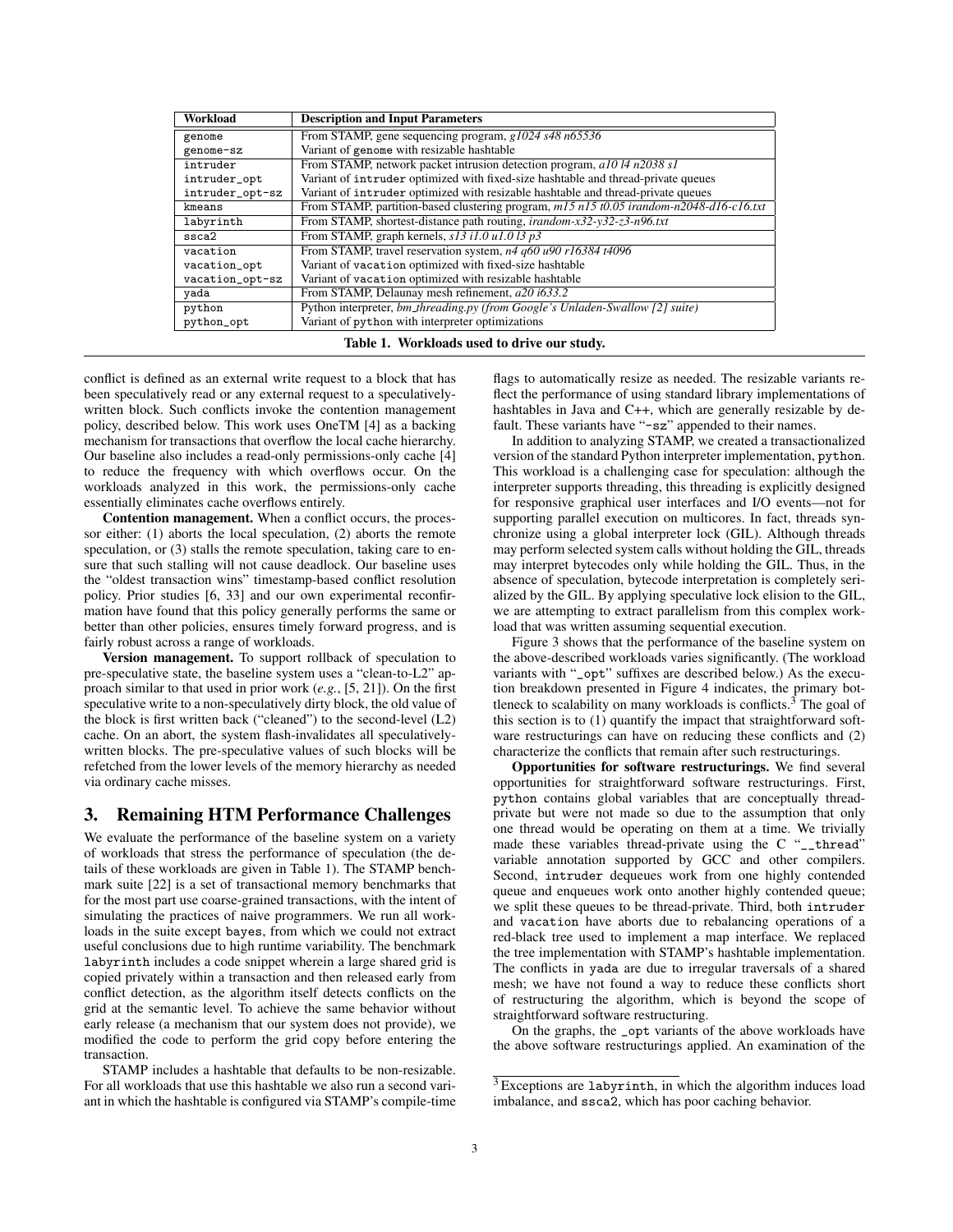

Figure 3. Scalability of workloads on baseline system before and after applying software optimizations. The optimizations performed to obtain the variant workloads are detailed in Table 1.



Figure 4. Time breakdown of workloads on the baseline system before and after applying software optimizations. The "busy" segment represents all time spent not stalled on synchronization. The "barrier" segment represents time stalled at a barrier, an indicator of load imbalance. The "conflict" segment represents time spent either stalled by another processor or doing work in a transaction that is ultimately aborted.

scalability of these variants (Figure 3) shows first that these simple changes have a dramatic effect on the behavior of intruder\_opt and vacation\_opt, increasing scalability from 5x and 13x respectively to over 20x in both cases. For the other variants, however, the picture is less rosy: the software changes do not improve scalability, and Figure 4 indicates that these workloads remain abort-bound even after elimination of the most obvious sources of conflicts.

Characterizing remaining conflicts. The python\_opt workload conflicts on reference counts of shared objects; vacation\_opt-sz, intruder\_opt-sz, and genome-sz conflict on the occupancy field that the resizable hashtable increments on every insert to determine when to resize; and as mentioned above, yada conflicts on mesh operations. We note that except for yada, all of the remaining conflicts occur on operations that are auxiliary to the main computation of the workload. Unfortunately, these conflicts are less amenable to straightforward software restructuring (for example, distributing reference counts per-thread would result in high storage and performance overheads). Instead of exploring more sophisticated software modifications, we next explore extending hardware to transparently eliminate the performance impact of such conflicts.

## 4. Repair via Symbolic Tracking

Our approach to the problem of eliminating conflicts on auxiliary data exploits a few key properties of the operations on such data. First, the control flow in which this data is involved is often highly biased in one direction and relatively insensitive to the exact value of the data (for example, most hashtable inserts do not cause resizes in a well-configured hashtable). This fact implies that remote updates to auxiliary data will often leave the control flow of a transaction unaffected, changing only the output values of that transaction that are dependent on the variable in question. Second, the amount of computation performed on auxiliary data is often small relative to the computation of the transaction as a whole, *i.e.* the dependent slice of the data is much smaller than the dataflow graph of the entire transaction.

Together, these facts suggest an approach that eschews rollback in favor of a lighter-weight *selective repair*. By maintaining a record of the computation performed on auxiliary data, a transaction can allow conflicts to occur on this data without rolling back. As part of the commit process, the transaction repairs output state by atomically reacquiring all locations that have been lost and reperforming the computation dependent on those locations using current architectural values as input. As long as changes in values do not result in control flow changes, the output thus produced will be the same as if the transaction had executed using those input values in the first place.

Hardware support for such selective repair has been proposed in various contexts in the form of *instruction-based replay* [8, 11, 17, 18, 32, 35]. The proposal most relevant in our context is ReSlice [32]. Within the context of thread-level speculation, ReSlice tracks the slice of instructions dependent on a load that is likely to result in a conflict, recording this slice in an instruction buffer. At commit, ReSlice sequentially re-executes the dependent slice of all loads whose input value has changed. As long as all branch outcomes are the same (*i.e.*, control flow is unchanged) and no memory dependences have changed, such replay can successfully repair speculation, allowing it to commit. Such instruction-based replay has additionally been used for latency-tolerant checkpoint-based micro-architectures [17, 35], and some schemes are able to repair limited control-flow changes as well [3, 18].

We build upon this prior work, but we take an alternative approach to repair that is based on *symbolic tracking*. Rather than maintaining the dependent instruction slice of a conflicting load directly, our proposal tracks the symbolic relationships between inputs and outputs. As transactions execute, values are tagged with a symbolic representation of the computation that produced that value. For example, if the processor loads a value and then increments it twice, the processor tracks information indicating that it can calculate the final value by adding two to whatever value the load eventually takes. Such *symbolic values* propagate through registers and memory, while conditional operations result in constraints that the symbolic value must satisfy at the time of commit. If computation that is too complex to track symbolically occurs on a given input, the system constrains that input to remain equal to its original value when reacquired. In this case, our approach still provides performance gains due to an implicit use of lazy [6, 33, 39] and value-based [25, 37] conflict detection, as discussed in Section 5.3. Figure 2(a) gives a high-level example of symbolic tracking.

One appealing aspect of this approach is that the processor collapses the computation necessary to transform inputs to outputs during execution. The degree to which computation can be collapsed and the complexity of doing so, however, is dependent on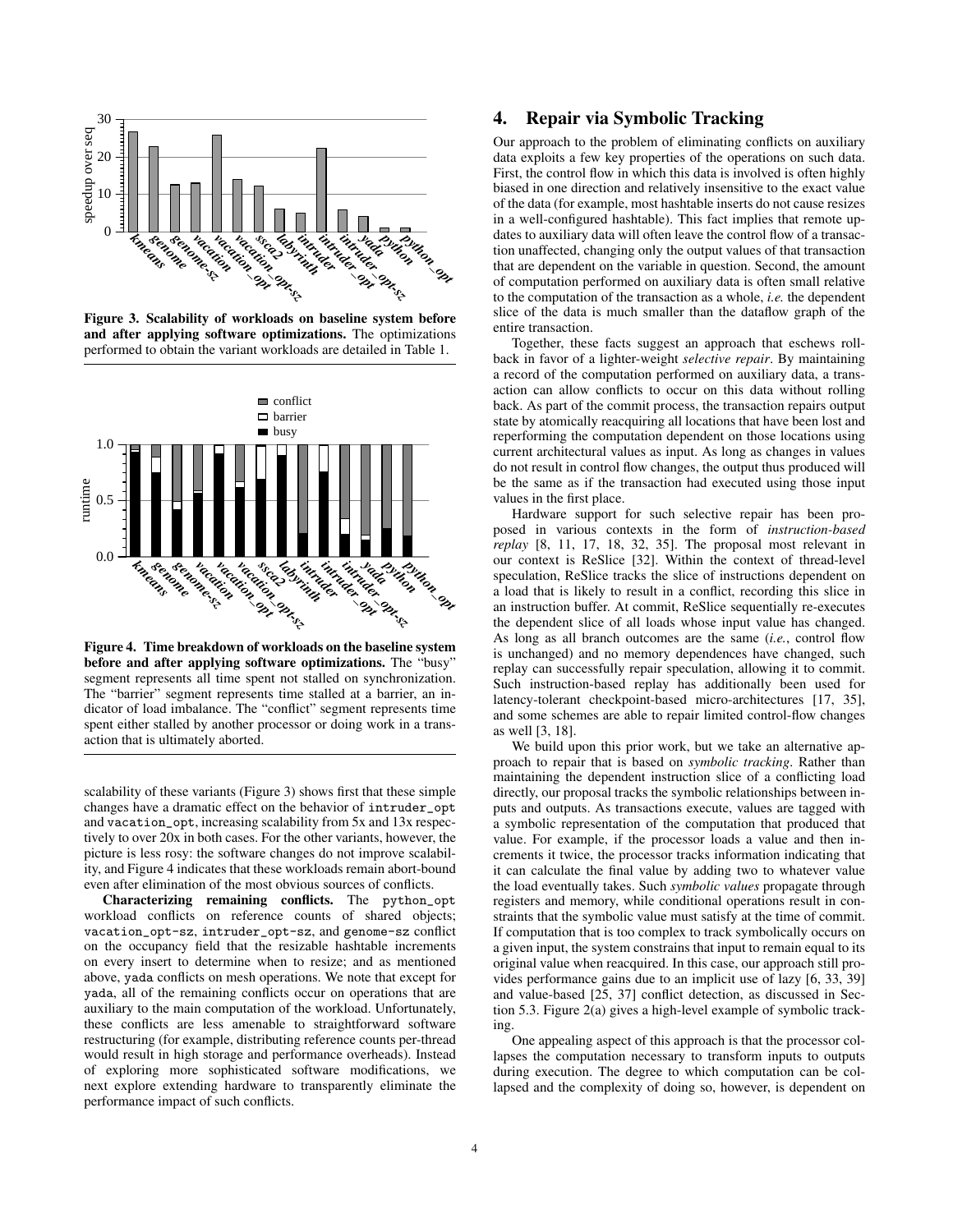the nature of computation being tracked. By choosing what types of computation to symbolically track, a system designer can make an informed tradeoff between complexity and generality. The next section presents RETCON, an instantiation of symbolic tracking tailored to fit the needs of auxilary data that we have observed.

# 5. RETCON

This section describes RETCON, an instantiation of symbolic tracking that optimizes for design simplicity by restricting the type of computation that it can track symbolically. RETCON restricts operations to have at most one symbolic input and tracks only data (not memory addresses) symbolically. These restrictions allow RETCON to maintain symbolic information efficiently and admit a streamlined commit process. We describe the high-level RETCON algorithm below, followed by a discussion of operational details, implementation optimizations, and benefits that RETCON provides beyond the ability to repair conflicts on auxiliary data.

Key to RETCON are the concepts of *symbolic locations*, *symbolic values*, and *symbolic constraints*. A symbolic location is a memory address that RETCON decides to track symbolically (determined via a predictor trained by past history of conflicts). The symbolic value of a register or memory location is a representation of the computation that was performed to calculate the concrete value of that location. As an example, the symbolic value of the register output of the first load to symbolic location *A* would be "[*A*]". Finally, symbolic constraints are a combination of a symbolic value, a boolean operator, and a constant. An *equality constraint* is a special type of constraint that simply specifies that a given symbolic location must be equal to the value first read for that location by the transaction.

Initiating symbolic tracking. During transaction execution, loads and stores not involved with symbolic repair use the conflict detection mechanism of the underlying TM system. A *symbolic load*, a load that reads from a symbolic location, initiates symbolic tracking of dependent operations by associating a symbolic value with the load's output register (recorded in the symbolic register file, described in Figure 5). The value written to the register file by a symbolic load is the processor's best-guess value for the location (*i.e.*, the architectural value at the time or a value prediction [26, 27, 37]) and execution continues based on that concrete value. The first load to a symbolic location also records the *initial concrete value* of the location (recorded in the *initial value buffer*, described in Figure 5). A load to a symbolic location does *not* set the read bit in the cache, thus allowing the block to be stolen away without triggering a conflict.

Execution with symbolic tracking. Transaction execution is determined entirely by the concrete values, but symbolic values are tracked and propagated from instruction to instruction. If an instruction's specific operation is one that can be tracked symbolically, the symbolic input is propagated to the symbolic value output. The processor performs as much computation as it can during this propagation. As an example, if a register with concrete value 5 and symbolic value "[*A*]+7" is used as input to an increment instruction, the output register's concrete value would be 6 and its symbolic value would be "[*A*]+8".

Symbolic tracking through memory. When writing a register with a symbolic value to memory, both the concrete and symbolic values are recorded and propagated to subsequent loads (using the *symbolic store buffer,* described in Figure 5). Correspondingly, all loads check the symbolic store buffer (as well as the initial value buffer, as described above) in parallel with the data cache. When a load forwards from a store that has a symbolic value, it copies that symbolic value (rather than initializing its symbolic value to the



Figure 5. RETCON structures. The initial value buffer is a cache-like structure indexed by data address. Each entry contains the address tag bits, the initial concrete value of the symbolic memory location, and the symbolic constraints associated with that memory location (if any). The symbolic store buffer records symbolically-tracked stores. It is indexed by data address and accessed like a conventional cache-like unordered store buffer. Each entry contains the address tag bits, the store's concrete value, and the store's symbolic value (if any). The symbolic register file records the current symbolic value (if any) for each register. The value recorded in the traditional register file is the concrete value of each register, which is used to guide execution.

address of the store). In essence, RETCON collapses all store-load forwarding during execution. Figure 6 contains a flowchart of the operation of loads and stores in RETCON.

Symbolic control-flow constraints. If the source register of a branch has a symbolic value, RETCON adds a symbolic constraint to capture the necessary condition to ensure consistent control flow. For example, a taken branch based on a register with symbolic value " $[A] + 1$ " is greater than 5 would generate the constraint: "[*A*]+1>5" or, simplified, "[*A*]>4". Non-taken branches record the negation of the branch condition ("[*A*]<=4" in this case). The constraint is recorded in the initial value buffer entry corresponding to the root memory location of the symbolic value.

Equality constraints. An equality constraint is set whenever a symbolic input is used in a way that cannot be tracked symbolically, thus ensuring that any difference in the initial value and final value will result in an abort. Equality constraints are introduced when symbolic values are supplied as inputs to (1) complicated arithmetic operations the implementation has chosen not to track symbolically (*e.g.*, integer divide) or (2) the address calculation of loads or stores (but, critically, not the data input of store instructions). In addition, if an operation has multiple symbolic values as inputs, equality constraints are set on all but one to maintain the invariant that all operations have at most one symbolic input.

Pre-commit repair. As part of the commit process, the system enforces symbolic constraints by re-loading the *final concrete value* for each symbolic location. Symbolic constraints are evaluated using this final concrete value to ensure that the control flow remains valid. Next, RETCON generates the final concrete values for each symbolic register value and symbolic memory value (*i.e.*, stores with symbolic data input register values). This involves updating the concrete value in the register file and writing concrete values into the data cache. To ensure atomicity during the repair process, all loads and stores set the read/written bits in the cache and conflict detection reverts to that of the baseline system (described in Section 2). Once repair has completed, the normal baseline transaction commit commences. Figure 7 describes the repair algorithm in detail, and Figure 8 presents a step-by-step example of RETCON's operation.

## 5.1 Operational Details

The above text assumes word-granularity aligned memory operations and conditionals that operate directly on register values. However, RETCON must handle features from real-world architectures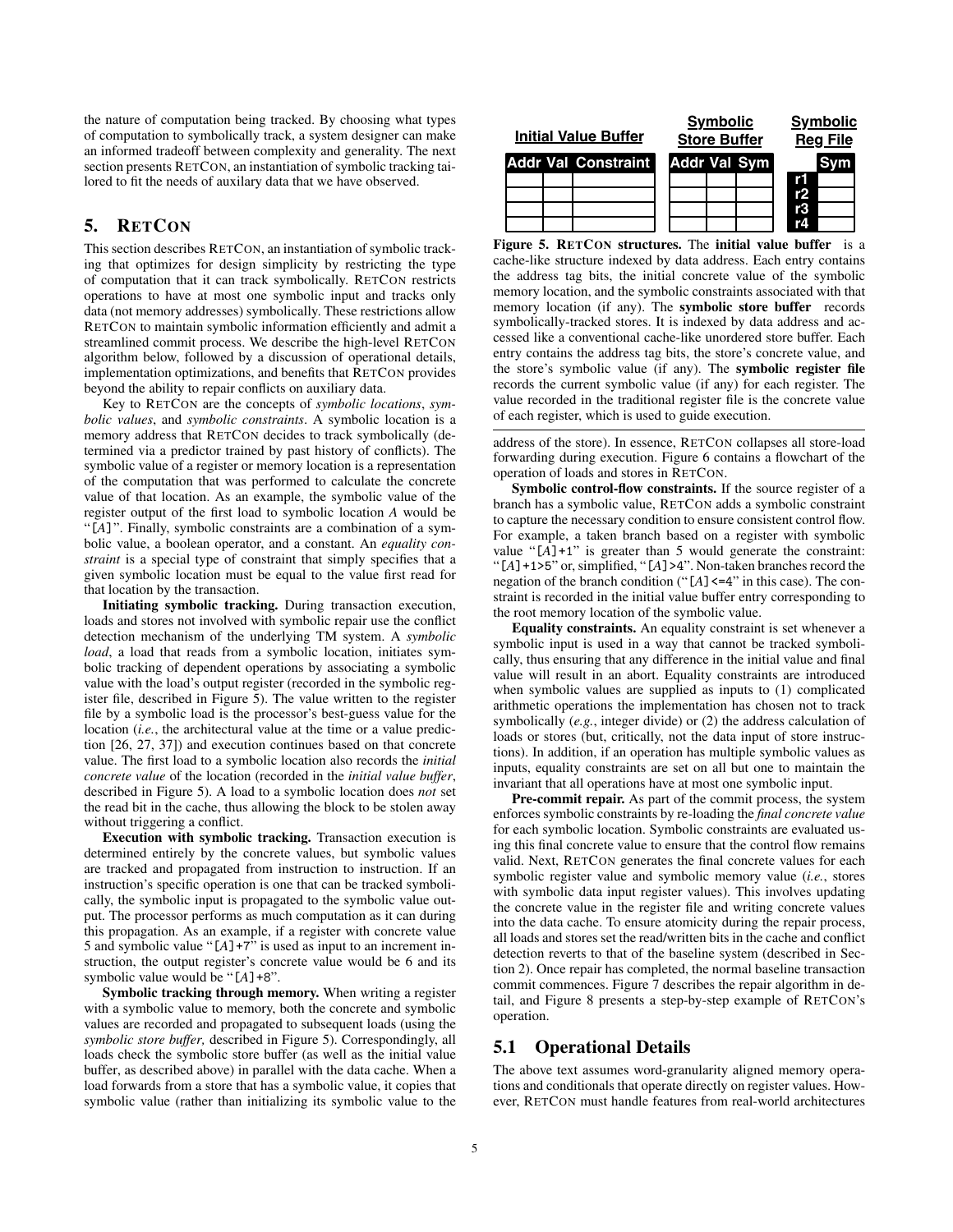

Figure 6. RETCON memory operation flowchart.

#### RETCON Pre-Commit Process

Step #1. Reacquire all lost blocks to obtain final concrete values, record them in the initial value buffer, and check that all control-flow constraints are satisfied by the current values of the blocks:

```
foreach Address A in Initial Value Buffer (IVB):
  if not already in cache, obtain read permission to A
  set DataCache[A].read bit
  IVB[A].value <- DataCache[A].value
  if new value does not satisfy IVB[A].constraint:
    abort
Step #2. Update memory and register state based on the values in the initial value buffer (which as of step #1 above, now contains the
final concrete values):
foreach Address A in Symbolic Store Buffer (SSB):
  if not already in cache, obtain write permission to A
  set DataCache[A].written bit
  if SSB[A].sym == nil:DataCache[A].value <- SSB[A].value
  else:
    DataCache[A].value <- SSB[A].sym evaluated with value from Initial Value Buffer (IVB)
foreach Register R in Symbolic Register File (SRF):
  if SRF[R].sym != nil:
      RF[R].value <- SRF[R].sym evaluated with value from Initial Value Buffer (IVB)
```
Figure 7. RETCON pre-commit repair algorithm. To ensure atomicity of the commit process, the speculatively read/written bits are set when reacquiring lost blocks and before writing values into the data cache. If a conflict occurs during this pre-commit process, the baseline conflict management logic is invoked. Once the above repair has completed, the normal baseline transactional commit commences.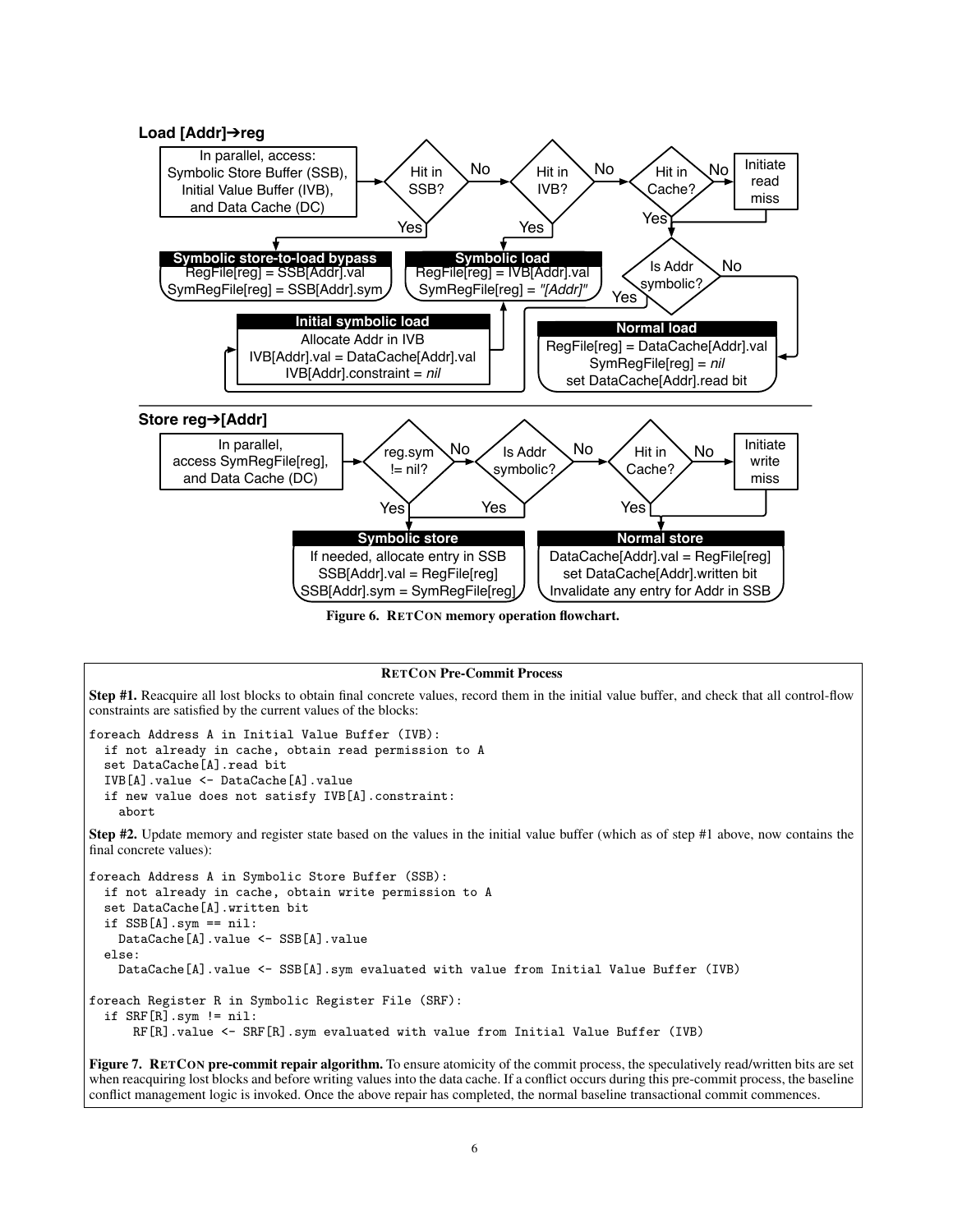|                                                                    | <b>Initial Value Buffer</b>                                                                                                                                                                                                                                                                                                  | <b>Reg File</b>                        | Concrete Symbolic<br><b>Reg File</b> | <b>Symbolic</b><br><b>Store Buffer</b>                                                                   | <b>Data Cache</b>                                                                                                               |
|--------------------------------------------------------------------|------------------------------------------------------------------------------------------------------------------------------------------------------------------------------------------------------------------------------------------------------------------------------------------------------------------------------|----------------------------------------|--------------------------------------|----------------------------------------------------------------------------------------------------------|---------------------------------------------------------------------------------------------------------------------------------|
| Time ①<br>ld [A]→r1                                                | Addr<br>Val<br><b>Constraint</b><br>5<br>A                                                                                                                                                                                                                                                                                   | Val<br>r1<br>5<br>r2                   | Sym<br>A                             | Val Sym<br><b>Addr</b>                                                                                   | Val R/W<br>Addr<br>$\overline{5}$<br>Α<br>$\overline{\mathsf{B}}$<br>7<br>$\overline{\phantom{a}}$                              |
| Time <sup>2</sup><br>$r1+1 \rightarrow r2$                         | <b>Addr</b><br>Val<br><b>Constraint</b><br>5<br>А<br>$\overline{a}$                                                                                                                                                                                                                                                          | Val<br>5<br>r1<br>r2<br>$\overline{6}$ | <b>Sym</b><br>А<br>$A+1$             | <b>Addr</b><br>Val<br>Sym                                                                                | <b>Addr</b><br>Val R/W<br>5<br>Α<br>$-$<br>$\overline{\mathsf{B}}$<br>7<br>$\overline{\phantom{a}}$                             |
| Time <sup>6</sup><br>br $r2 > 1$ (t)<br>$(A+1 > 1)$                | Addr<br>Val<br><b>Constraint</b><br>5<br>A<br>0 <a< td=""><td>Val<br/>5<br/>r1<br/>r2<br/>6</td><td>Sym<br/>А<br/><math>A+1</math></td><td>Val Sym<br/>Addr</td><td><b>Addr</b><br/>Val R/W<br/>5<br/>Α<br/><math>-</math><br/><math>\overline{\mathsf{B}}</math><br/>7<br/>Ξ.</td></a<>                                     | Val<br>5<br>r1<br>r2<br>6              | Sym<br>А<br>$A+1$                    | Val Sym<br>Addr                                                                                          | <b>Addr</b><br>Val R/W<br>5<br>Α<br>$-$<br>$\overline{\mathsf{B}}$<br>7<br>Ξ.                                                   |
| Time <sub>①</sub><br>st $r2 \rightarrow [B]$                       | <b>Addr</b><br>Val<br><b>Constraint</b><br>5<br>0 <a<br>A</a<br>                                                                                                                                                                                                                                                             | Val<br>5<br>r1<br>r2<br>6              | Sym<br>А<br>$A+1$                    | <b>Addr</b><br>Val<br>Sym<br>B<br>6<br>$A+1$                                                             | Addr<br>Val R/W<br>5<br>Α<br>$\sim$ $\sim$<br>B<br>7<br>Ξ.                                                                      |
| Time <sup>6</sup><br>Id $[B]\rightarrow r1$<br>(remote write to A) | <b>Addr</b><br>Val<br><b>Constraint</b><br>5<br>A<br>0 <a< td=""><td>Val<br/>6<br/>r1<br/>r2<br/>6</td><td><b>Sym</b><br/><math>A+1</math><br/>A+1</td><td><b>Sym</b><br/><b>Addr</b><br/>Val<br/>B<br/>6<br/>A+1ء</td><td><b>Addr</b><br/>Val R/W<br/><math>\overline{\mathsf{B}}</math><br/>7<br/><math>-</math></td></a<> | Val<br>6<br>r1<br>r2<br>6              | <b>Sym</b><br>$A+1$<br>A+1           | <b>Sym</b><br><b>Addr</b><br>Val<br>B<br>6<br>A+1ء                                                       | <b>Addr</b><br>Val R/W<br>$\overline{\mathsf{B}}$<br>7<br>$-$                                                                   |
| Time <sup>6</sup><br>$r1 \rightarrow r1+2$                         | <b>Addr</b><br>Val<br><b>Constraint</b><br>5<br>$0<$ A<br>A                                                                                                                                                                                                                                                                  | Val<br>8<br>r1<br>r2<br>6              | Sym<br>$A + 3$<br>A+1                | <b>Addr</b><br>Val<br>Sym<br>B<br>6<br>$A+1$                                                             | Val R/W<br><b>Addr</b><br>в<br>7<br>$\overline{\phantom{a}}$                                                                    |
| Time $\boldsymbol{\Omega}$<br>br $r1 < 10$ (t)<br>$(A+3 < 10)$     | <b>Addr</b><br>Val<br><b>Constraint</b><br>5<br>0 < A < 7<br>A                                                                                                                                                                                                                                                               | Val<br>8<br>r1<br>r2<br>6              | <b>Sym</b><br>$A + 3$<br>$A+1$       | <b>Addr</b><br>Val<br>Sym<br>$\overline{\mathsf{B}}$<br>6<br>$A+1$                                       | <b>Addr</b><br>Val R/W<br>B<br>7<br>$\overline{\phantom{a}}$                                                                    |
| Time <sup>®</sup><br>st $r1 \rightarrow [A]$                       | <b>Addr</b><br>Val<br><b>Constraint</b><br>5<br>0 < A < 7<br>А                                                                                                                                                                                                                                                               | Val<br>r1<br>8<br>r2<br>6              | Sym<br>$A + 3$<br>$A+1$              | Val<br><b>Addr</b><br>Sym<br>B<br>$\overline{6}$<br>$A+1$<br>$\overline{A}$<br>$\overline{8}$<br>$A + 3$ | Val R/W<br>Addr<br>B<br>7<br>$\mathbf{u}$                                                                                       |
| Time <sub>①</sub><br>st $0 \rightarrow [B]$                        | <b>Addr</b><br>Val<br><b>Constraint</b><br>5<br>Α<br>0 < A < 7                                                                                                                                                                                                                                                               | Val<br>8<br>r1<br>r2                   | Sym<br>A+3                           | Addr<br>Val<br>Sym<br>$\overline{\bf 8}$<br>$\overline{A}$<br>$A + 3$                                    | <b>Addr</b><br>Val R/W<br>W<br>$\overline{\mathsf{B}}$<br>$\overline{0}$                                                        |
| Time <b>1</b><br>commit<br>load A; verify constr.                  | Addr<br>Val<br>Constraint<br>6<br>$0<$ A $<$ 7<br>A                                                                                                                                                                                                                                                                          | Val<br>8<br>r1<br>r2                   | <b>Sym</b><br>$A + 3$                | Addr<br>Val<br>Sym<br>$A+3$<br>A<br>9                                                                    | <b>Addr</b><br>Val R/W<br>6<br>$\overline{\mathsf{R}}$<br>A<br>B<br>w<br>$\Omega$                                               |
| Time $\bf{1}$<br>repair values;<br>write to cache                  | <b>Addr</b><br>Val<br><b>Constraint</b>                                                                                                                                                                                                                                                                                      | Val<br>9<br>r1<br>r2                   | <b>Sym</b>                           | <b>Addr</b><br>Val<br>Sym                                                                                | <b>Addr</b><br>Val R/W<br>9<br>Α<br>$\overline{\phantom{a}}$<br>$\overline{\mathsf{B}}$<br>$\Omega$<br>$\overline{\phantom{a}}$ |

Figure 8. Example of RETCON operation. This diagram shows the symbolic execution and commit operations of a processor due to block A that gets stolen away mid-transaction. The load to register r1 at time ❶ initiates symbolic execution, populates the initial value buffer and the symbolic and concrete register files for r1; note that the read bit in the cache is not set. The symbolic data flows to r2 via the register file at time  $\Theta$ , which in turn introduces a constraint for A at time  $\Theta$ . At time  $\Theta$ , r2 is stored in address B, causing it to be tracked in the symbolic store buffer. The load from B at  $\Theta$  forwards from the symbolic store buffer. Also at this time, A is removed from the cache due to a remote request; no conflict is triggered because A's read bit was not set. At time  $\Theta$ , register r1 is overwritten with a new offset. The branch at time  $\ddot{\bm{o}}$  updates the initial value buffer with an additional constraint on A. At time  $\ddot{\bm{o}}$ , the symbolic store to the symbolically tracked address A introduces another store buffer entry. The store to block B at time ❾ is non-symbolic, hence B's entry is invalidated in the symbolic store buffer and the store value is written speculatively into the cache. The commit process begins at time  $\Phi$  by fetching A into the cache speculatively, verifying that the new value of A (6) still satisfies the constraint and computing the new value to be stored to A in the symbolic store buffer. In the final step of the commit process, r1's concrete value is written back into the register file and store to A is drained from the store buffer to the cache, and any speculative bits in the cache are flash-cleared.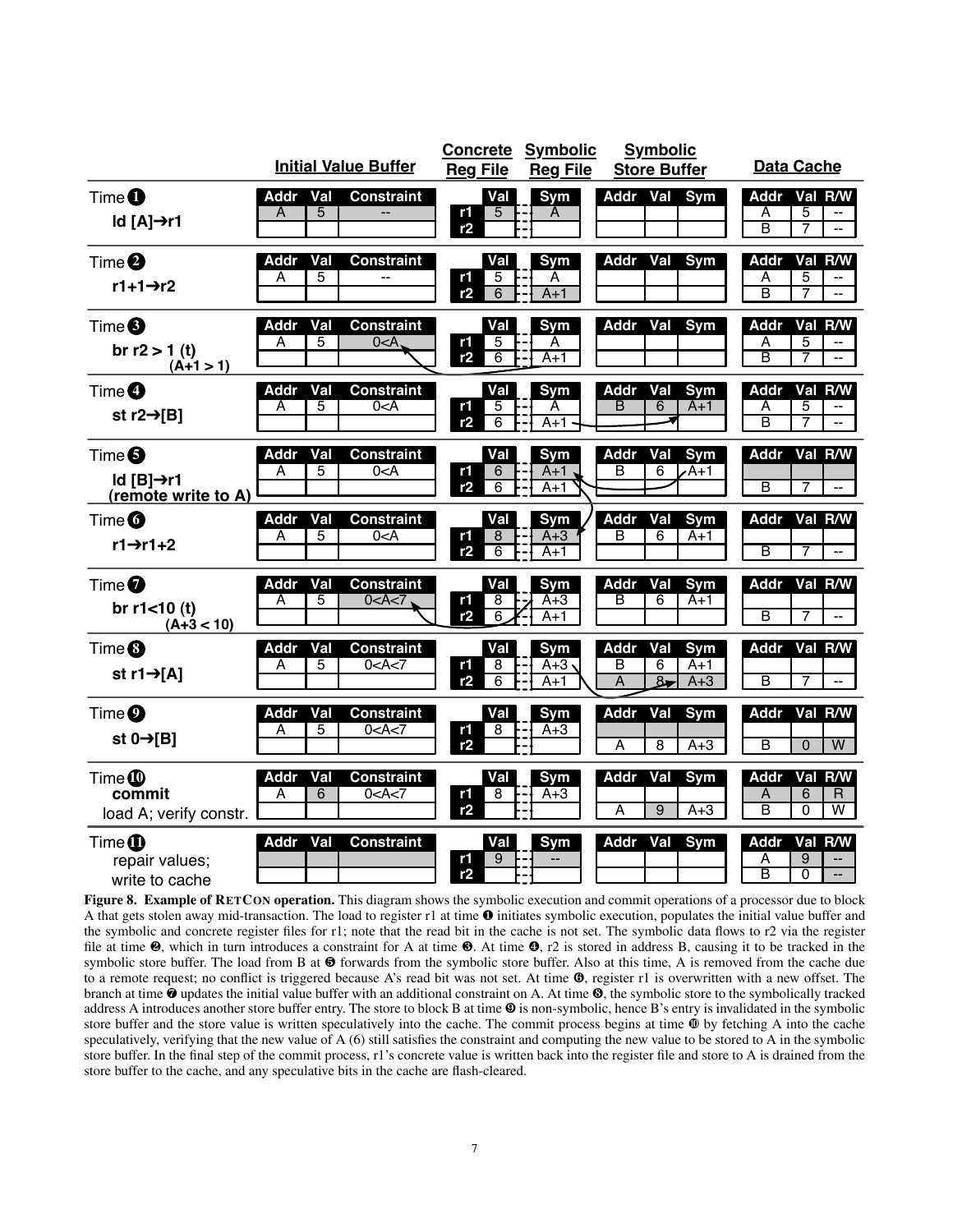| <b>Parameter</b>                          | Value                                                                                   |  |  |  |
|-------------------------------------------|-----------------------------------------------------------------------------------------|--|--|--|
| Processor                                 | 32 in-order x86 cores, 1 IPC                                                            |  |  |  |
| L1 cache                                  | 64 KB, 4-way set associative, 64B blocks, 1-cycle hit latency                           |  |  |  |
| L <sub>2</sub> cache                      | Private, 1MB, 4-way set associative, 64B blocks, 10-cycle hit latency                   |  |  |  |
| Memory                                    | 100-cycle DRAM lookup latency                                                           |  |  |  |
| Permissions-only cache                    | 4KB, 4-way set associative, read-only                                                   |  |  |  |
| Coherence                                 | Directory-based protocol, 20-cycle hop latency                                          |  |  |  |
| <b>RETCON</b> structures                  | 8-entry initial value buffer, 8-entry constraint buffer, 32-entry symbolic store buffer |  |  |  |
| <b>RETCON</b> predictor                   | 512-entry table, 8-bit saturating counters, 1:100 up/down training ratio                |  |  |  |
| Table 2. Simulated machine configuration. |                                                                                         |  |  |  |

such as condition codes, sub-word memory operations and unaligned memory operations. Furthermore, RETCON must prevent transactions operating on potentially-inconsistent data from raising spurious exceptions or entering infinite loops.

To handle condition codes, each condition code register is extended with a symbolic constraint field. When an arithmetic operation with a symbolically-tracked input updates a condition code register, the symbolic constraint of the condition code is updated to reflect the constraint required for that condition code to retain the same value. The form of the constraint depends on the semantics of the condition code. For example, for the "equal-to-zero" condition code, the constraint operator is one of equality if the condition code is set to true and one of inequality if the condition code is set false. When a conditional operation is performed on a condition code being tracked symbolically, the condition code's constraint is added as a constraint on its root address.

To handle sub-word operations, RETCON adds a size field to symbolic values. If store-load communication becomes too complex (*e.g.*, an 8-byte load forwards from two 4-byte stores or a 4 byte store partially overwrites an 8-byte symbolic load), RETCON sets equality constraints on the relevant inputs. Similarly, RETCON treats unaligned memory operations as computation that cannot be tracked symbolically, adding equality constraints to the input word(s) of the operation.

RETCON's approach to the inconsistent data problem is similar to that taken by prior proposals [30]. When a transaction that has lost a block raises an exception, the hardware restarts the transaction with RETCON disabled. To prevent transactions from entering infinite loops due to inconsistent data, RETCON periodically reacquires stolen blocks and validates constraints.

#### 5.2 Implementation Optimizations

The basic structures and operations described above admit several optimizations, which we describe below.

Maintenance of initial value buffer entries at cache-block granularity. To avoid reacquiring a stolen block each time a byte in the block is accessed for the first time, the initial value buffer maintains entries at cache-block granularity. A symbolic load starts symbolic tracking of the entire block. Constraints are maintained by a separate address-indexed and word-granularity buffer.

Compressed representation of equality constraints. RET-CON represents equality constraints using per-byte "equality bits" added to entries in the initial value buffer. This optimization works synergistically with the previous one as it reduces pressure on the constraint buffer.

Avoidance of upgrade misses during pre-commit. As described thus far, during the commit process RETCON issues two misses for blocks that it has symbolically read and written (first to acquire the block via a read to check constraints followed by an upgrade miss when writing the block into the cache). To avoid this second miss, RETCON includes per-block written bits on initial value buffer entries. If the written bit is set, the block is acquired with write permission during the initial precommit phase.

Efficient representation of symbolic computation. Limiting the type of computation that can be symbolically tracked to be only additions and subtractions allows optimization of symbolic representations [28]. RETCON (1) tracks symbolic values succintly as "(input\_address, increment)" pairs, (2) collapses all arithmetic computation on symbolic values to cumulative increments, and (3) represents constraints by succinct intervals. RETCON precisely represents any number of constraints  $(\leq, <, =, >, \geq)$  by the *most restrictive interval* bounding the symbolic value. Similarly, RETCON compactly represents any number of not-equal-to constraints—at the cost of some loss of precision—by tracking the interval in which the value cannot reside.

## 5.3 Other Benefits of RETCON

Although the purpose of RETCON is to enable recovery from remotely-changed inputs, its potential benefits extend further. First, RETCON's property of selectively delaying conflict resolution until transaction commit provides a form of lazy conflict detection [12, 23]; prior work [33, 38, 39] has shown that this strategy can enhance concurrency by allowing readers to commit before a conflicting writer. Second, RETCON's value-based detection of conflicts at a sub-block granularity eliminates conflicts due to false sharing [19] and silent sharing [20] in a similar manner to prior proposals on value-based conflict detection [25, 37]. We analyze the impact of these benefits in Section 6.2.

Researchers have also proposed the usage of speculative values in order to avoid conflicts on true sharing, for example by forwarding values from in-progress transanctions [30] or by predicting values [9, 26, 27, 36]. RETCON does not currently incorporate speculative value forwarding, but it is well-suited to do so. By generating constraints throughout execution and checking that the current architectural value satisfies all generated constraints at commit, RET-CON ensures correctness regardless of the source of the value used during execution (*e.g.*, the current architectural value, a forwarded value from an in-progress transaction, or a predicted value).

## 6. Experimental Evaluation

Our experimental evaluation demonstrates RETCON's ability to eliminate the performance impact of conflicts due to auxiliary data and analyzes the resulting workload scalability improvements. We further examine the amount of state required by RETCON to achieve these results and explore the nature of conflicts that RETCON is unable to repair to give insight on future directions.

#### 6.1 Methodology

As discussed in Section 5.3, RETCON provides multiple benefits over the baseline HTM system described in Section 2 (denoted as *eager* on the graphs): in addition to admitting transaction commits wherein a value read has been changed remotely, RETCON can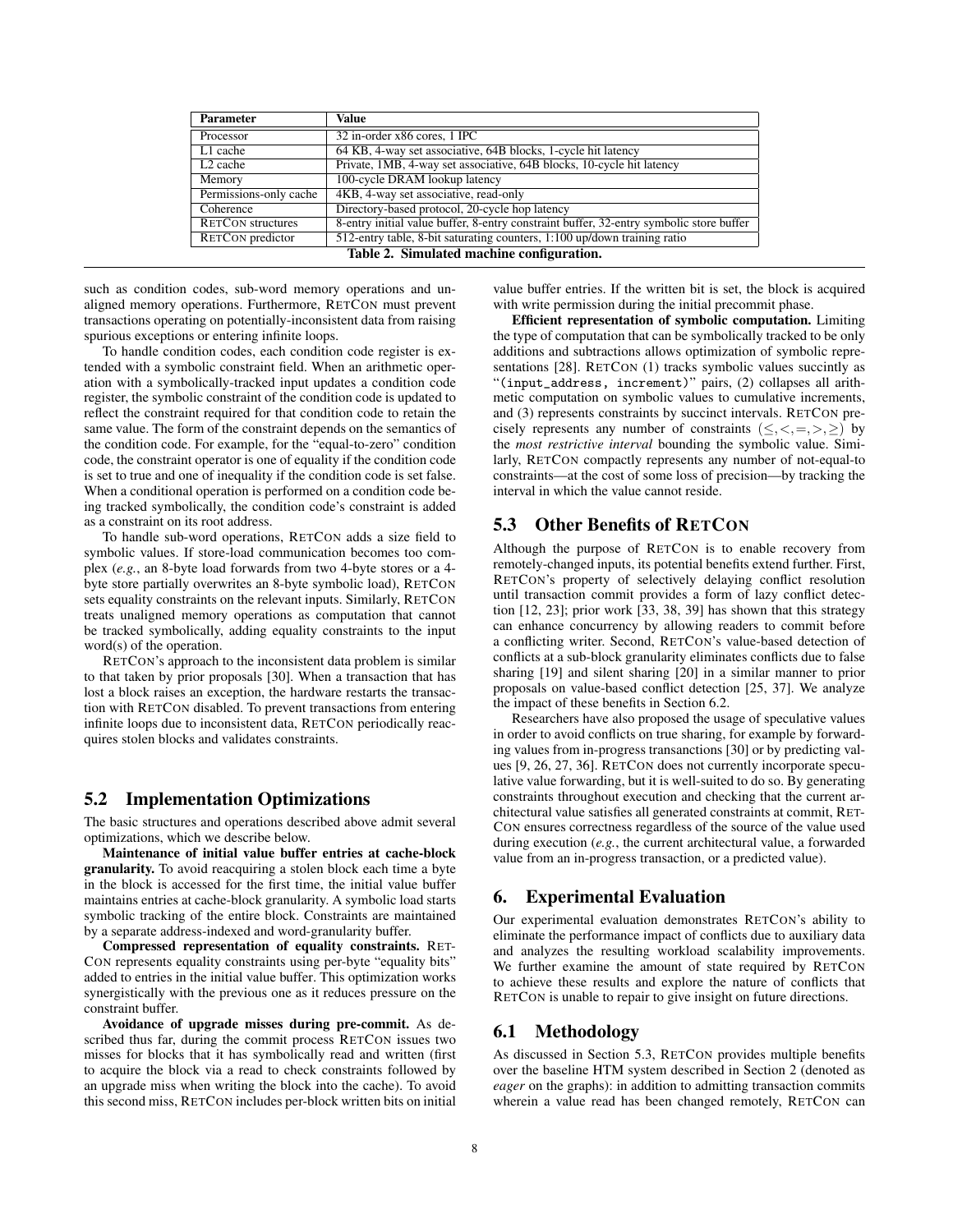

Figure 10. Breakdown of execution time.

reduce conflicts versus the baseline system due to its selective use of laziness and value-based conflict detection. To provide insight into the sources of RETCON's performance gains, we also evaluate a limited variant of RETCON in which values read are not allowed to change: instead, all reads are checked to have the same value at commit (at a precise byte granularity). This RETCON variant, which we refer to as  $lazy-vb$ , captures commits due to laziness and false/silent sharing but does not allow commits where a value read has been changed remotely.

We model RETCON and our baseline transactional memory implementation (Section 2) using a full-system simulator based on the publicly-available  $FeS<sub>2</sub>$  simulator [1], but with further modifications. Our simulator models a 32-processor x86-64 multiprocessor with memory system parameters set to approximate a modern multicore (Table 2). All of our simulated configurations use the "clean-to-L2" version management scheme described in Section 2. The version of RETCON that we evaluate employs the optimizations discussed in Section 5.2. We limit RETCON to support tracking at most eight cache blocks symbolically and maintaining constraints on up to eight word-granularity addresses. Vagaries of our simulator prevented us from easily bounding the size of the word-granularity symbolic store buffer; we analyze this number below, finding that a 32-entry buffer would be sufficient. We configure RETCON's commit-time repair process to reacquire all lost blocks in parallel and reperform stores serially after all blocks have been

reacquired; Section 6.3 analyzes the impact of an alternative configuration in which blocks are reacquired serially.

RETCON uses a predictor to determine which data blocks invoke value-based and symbolic tracking. This predictor is an untagged table of 512 eight-bit saturating counters indexed by nine low-order bits of the data block address. The predictor learns based on observed conflicts. To avoid elongating the amount of time that is spent in transactions that will eventually abort, a violated constraint causes the predictor to train down aggressively, requiring the observation of 100 conflicts on that block before attempting symbolic tracking on that block again.

## 6.2 Impact of RETCON on Performance

Figure 9 presents workload scalability over sequential execution when run under the three configurations. In several cases, the ability of RETCON to repair conflicts changes the qualitative behavior of the workload. Most significantly, RETCON tranforms python\_opt from a workload that has no scaling for the *lazy-vb* configuration to one that has near-linear scaling (25x on 32 cores) by eliminating the performance impact of reference counter updates. Similarly, RET-CON's ability to resolve conflicts on hashtable occupancy field updates without rollbacks changes the characteristics of genome-sz (50% speedup over *lazy-vb* by converting a 14x speedup over the baseline into a 21x speedup), intruder\_opt-sz (243% speedup over *lazy-vb* by converting a 6x speedup into a 21x speedup), and vacation\_opt-sz (38% speedup over *lazy-vb* by converting a 18x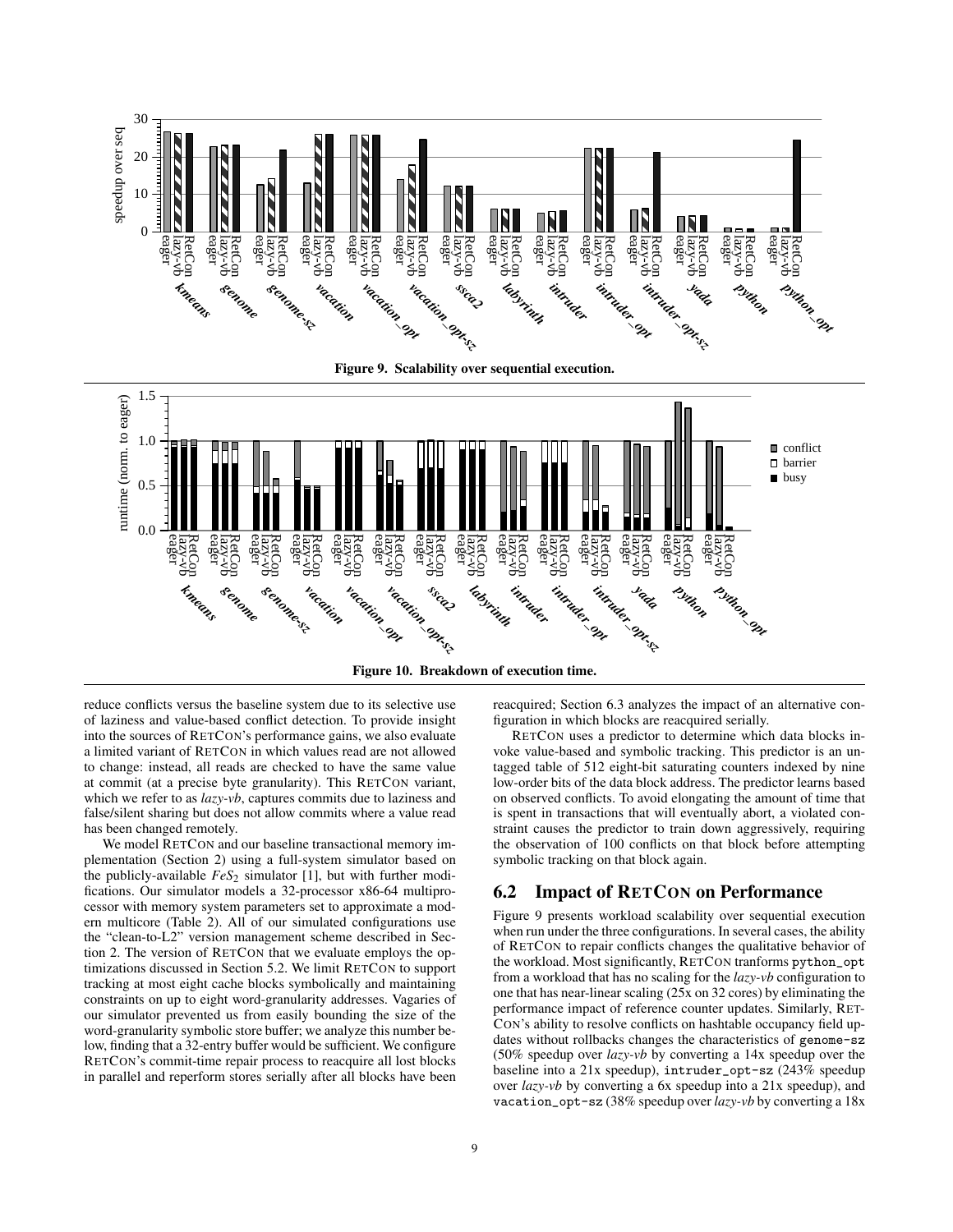| Application     | blocks   | blocks   | symbolic  | private   | constr.  | commit | commit    | input       | slice         |
|-----------------|----------|----------|-----------|-----------|----------|--------|-----------|-------------|---------------|
|                 | lost     | tracked  | registers | stores    | addrs.   | cycles | stall $%$ | changed $%$ | size          |
| kmeans          | 0.1(2.0) | 0.6(3.0) | 0.0(1.0)  | 1.0(17.0) | 0.0(0.0) | 10.6   | 2.5       | 0.0         | 0.0(0.0)      |
| genome          | 0.0(5.0) | 2.9(8.0) | 0.2(3.0)  | 0.2(19.0) | 1.2(8.0) | 2.6    | 0.1       | 0.9         | 3.0(3.0)      |
| genome-sz       | 0.0(7.0) | 3.9(8.0) | 0.4(2.0)  | 0.3(22.0) | 1.8(8.0) | 28.4   | 0.9       | 1.2         | 8.8(60.0)     |
| vacation        | 0.7(3.0) | 3.3(8.0) | 0.0(2.0)  | 0.2(7.0)  | 3.6(8.0) | 52.9   | 0.7       | 0.0         | 6.0(9.0)      |
| vacation_opt    | 0.0(0.0) | 0.0(1.0) | 0.0(1.0)  | 0.0(0.0)  | 0.0(1.0) | 1.0    | 0.1       | 0.0         | 0.0(0.0)      |
| vacation_opt-sz | 0.6(3.0) | 1.7(5.0) | 0.9(1.0)  | 0.1(3.0)  | 0.1(6.0) | 40.8   | 2.1       | 2.2         | 6.2(15.0)     |
| labyrinth       | 0.0(1.0) | 0.1(1.0) | 0.0(0.0)  | 0.0(1.0)  | 0.0(3.0) | 1.2    | 0.1       | 0.0         | 0.0(0.0)      |
| intruder        | 0.3(6.0) | 2.9(8.0) | 0.2(2.0)  | 0.6(15.0) | 1.6(8.0) | 29.0   | 1.5       | 3.6         | 3.3(5.0)      |
| intruder_opt    | 0.0(1.0) | 0.2(3.0) | 0.0(1.0)  | 0.0(6.0)  | 0.0(5.0) | 1.1    | 0.2       | 0.0         | 0.0(0.0)      |
| intruder_opt-sz | 0.2(1.0) | 0.4(3.0) | 0.2(2.0)  | 0.2(6.0)  | 0.2(6.0) | 22.1   | 3.2       | 16.6        | 5.0(5.0)      |
| yada            | 0.2(6.0) | 2.2(8.0) | 0.3(2.0)  | 1.3(35.0) | 1.1(8.0) | 53.3   | 0.3       | 0.1         | 11.5(30.0)    |
| python          | 5.6(8.0) | 8.0(8.0) | 0.0(1.0)  | 7.6(12.0) | 7.9(8.0) | 99.2   | 0.2       | 42.9        | 127.5 (230.0) |
| python_opt      | 5.1(8.0) | 5.4(8.0) | 0.0(0.0)  | 5.9(10.0) | 7.2(8.0) | 319.5  | 0.8       | 89.8        | 199.3 (230.0) |

Table 3. RETCON structure utilization and pre-commit runtime overhead. The columns, in order, show the average and maximum (in parentheses) number of *(a)* 64B blocks stolen away during a transaction, *(b)* initial value buffer entries, *(c)* symbolic registers repaired at commit, *(d)* symbolic stores performed at commit, *(e)* symbolic constraints to be checked at commit, *(f)* stall cycles during the pre-commit repair process, *(g)* percentage of transaction execution that is spent in pre-commit repair, *(h)* percentage of committed transactions that had a remotely-changed input, and *(i)* instructions in a dependent slice (*i.e.*, the number of instructions that would need to be buffered and replayed in an instruction replay-based scheme).

speedup into a 25x speedup). Whereas without RETCON the performance of these workloads is significantly worse than the corresponding variants with a fixed-size hashtable, the addition of RET-CON makes them insensitive to whether the hashtable is fixed-size or resizable.

To provide insight into the performance improvements of RET-CON, Figure 10 presents a breakdown of execution time. We observe that RETCON is able to completely eliminate time spent in conflicts on several workloads that are abort-bound on the baseline system. RETCON can also have secondary effects of reducing load imbalance (*e.g.*, intruder\_opt-sz) and/or reducing contention in the memory system (the source of the reduction in busy time in vacation\_opt-sz and python\_opt).

Analysis of the relative performance of RETCON and *lazy-vb* shows that in most cases RETCON's performance gains come from its ability to repair remotely-changed inputs rather than its usage of lazy value-based conflict detection and false/silent sharing. One exception is vacation; further investigation revealed that the increase in performance on this workload is due to laziness. To test RETCON's ability to eliminate conflicts due to false sharing we ran an experiment on raytrace, a benchmark from the SPLASH2 suite [40] with a well-known instance of false sharing [23]; RET-CON increased speedup over sequential execution from 14x to 21x on 32 cores. These results point to RETCON's ability to provide performance benefits beyond eliminating the negative impact of auxiliary data conflicts.

## 6.3 RETCON Implementation Considerations

State required by RETCON. Table 3 shows that the amount of state that RETCON tracks symbolically is relatively small. In fact, the initial value buffer ("blocks tracked" column) and constraint buffers ("const. addrs." column) fill on only half the workloads. In addition, the "private stores" column indicates that a 32-entry symbolic store buffer would be sufficient to hold virtually all the private stores of these workloads. We performed experiments with larger buffers (not shown), and all but one of our workloads (python\_opt) were insensitive to increased buffering. With 16-entry initial value buffer and constraint buffers, the speedup obtained on python\_opt increased marginally from 25x to 26x,

and remained at this value even with 1024-entry buffers. Even with such large buffers the average number of blocks lost remained below 8 in all workloads except for the unmodified python, which averaged 11 blocks lost.

RETCON pre-commit process. The "blocks lost" column of Table 3 shows that the number of blocks lost during execution of a transaction is in general quite small on our workloads. In fact, only python and python\_opt lose more than one block per transaction on average. The characteristics of the number of stores that must be reperformed prior to commit (the "private stores" column) are qualitatively similar. As a result, the average number of cycles that a transaction spends in the pre-commit process is quite small (the "commit cycles" column). In fact, the time spent in the pre-commit process is under 1% of total transaction execution time on all but four of our workloads and under 4% on all workloads (the "commit stall %" column). To study the sensitivity of this result to bandwidth with which lost blocks are reacquired, we ran a configuration that conservatively reacquired lost blocks serially (not shown). The only change was a decrease in the performance of python\_opt from 25x to 20x.

## 6.4 Analyzing the Limitations of RETCON

As Figure 9 and Figure 10 show, there are three workloads with significant conflicts that RETCON does not greatly affect: the unmodified variants of intruder, yada, and python. The nominal reason that RETCON cannot help on these workloads is that each of these workloads experiences conflicts due to multiple threads simultaneously enqueueing and dequeueing from shared lists. As the variables on which there is contention are used to index into memory (*e.g.*, the pointer to the list head), RETCON is not able to repair these conflicts.

However, these workloads also serve as examples that a repairbased approach is not always the right one to take. In each of these cases, the data elements being operated on are central to the dataflow of the entire transaction. Therefore, a repair that involves selecting a different list element at commit than one previously selected during execution would likely involve redoing most of the work of the transaction, resulting in little savings over a full abort. In such cases, an approach based on forwarding speculative val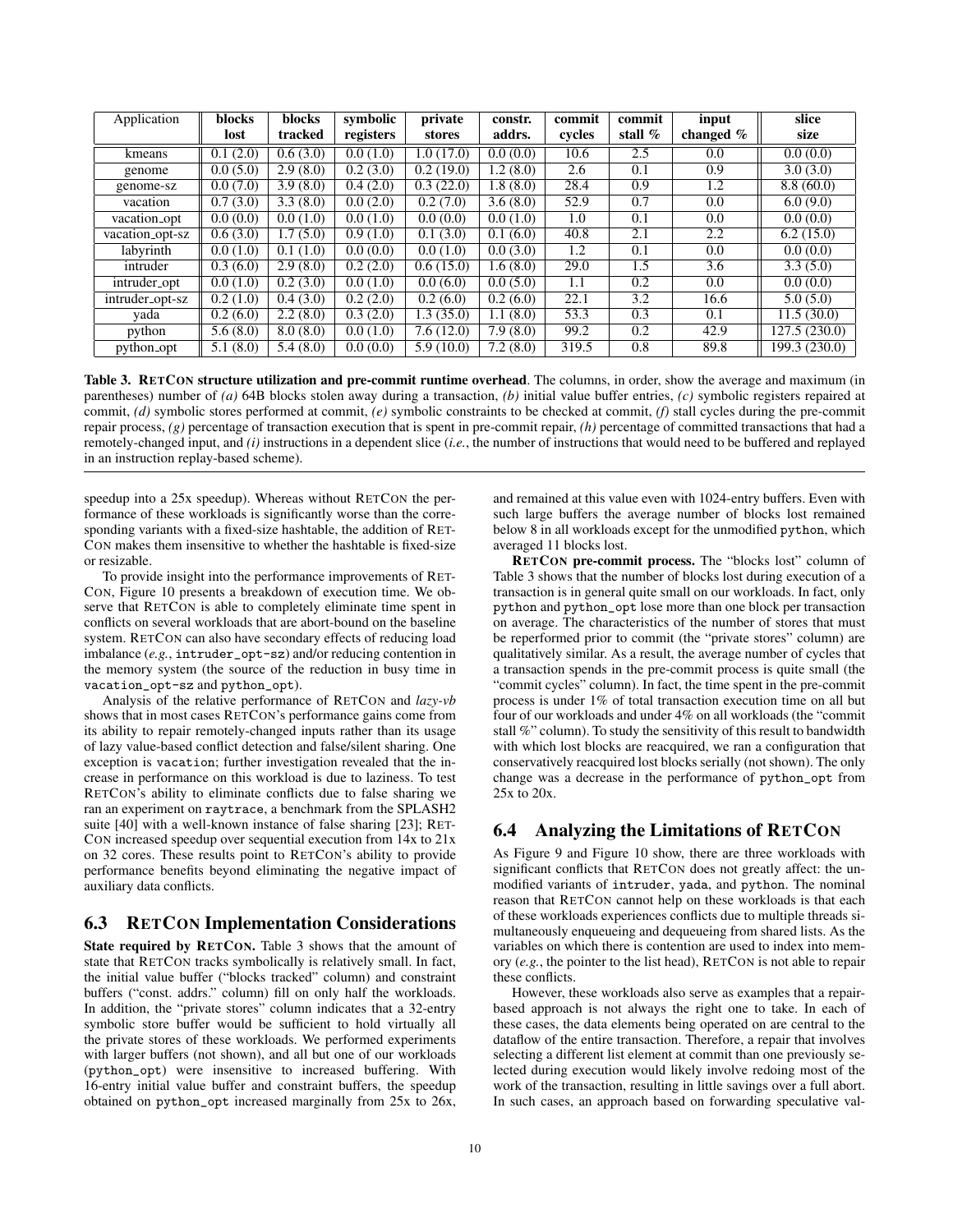ues (*e.g.*, the pointer to the head of the queue in intruder) such as dependence-aware transactional memory (DATM) [30] may be more useful. As discussed in Section 5.3, integrating techniques based on communication of speculative values into RETCON is a potential area of future work.

## 7. Related Work

Several proposals have focused on mitigating the performance limitations caused by conflicts in optimistic concurrency mechanisms such as transactional memory [16], speculative locking [21, 29], or thread-level speculation [9, 13, 34, 36]. Bobba *et al.* [6] examine the performance pathologies present in conflict resolution schemes, including eager or lazy conflict detection [12, 23, 33], and recent work proposes mixed eager/lazy strategies [33, 38, 39]. Value-based conflict detection has been used in the context of transactional memory for avoiding conflicts due to false sharing [37] as well as for compatibility with library code [25].

Researchers have proposed the use of speculative values to avoid conflicts due to true sharing. Dependence-aware transactional memory (DATM) [30] forwards speculatively written data between transactions. A globally enforced commit order guarantees atomicity and forward progress. DATM prevents aborts due to conflicts when transactions access shared data acyclically (such as incrementing a shared counter once), but aborts when there are repeated accesses to shared data between transactions (see Figure 2). Other proposals have explored value prediction in the context of threadlevel speculation and transactional memory [9, 26, 27, 36].

Proposals such as open nested transactions [7, 12, 24], abstract nested transactions [14], and transactional boosting [15] seek to increase concurrency by providing programming abstractions. RET-CON differs from these proposals by trading off generality for programmer transparency.

RETCON is inspired by proposals for repair via selective instruction replay [8, 11, 17, 18, 32, 35]. The tradeoffs in symbolic tracking versus instruction slicing are efficiency of representation vs. generality of recomputation. On the side of efficiency, a long transaction might, for example, perform many hashtable inserts or reference count updates; RetCon would perform a constant amount of recomputation vs. the linear amount of state tracked and computation reperformed by an instruction replay-based scheme. In contrast, an instruction replay-based scheme can support replay of more complex types of computation (*e.g.*, ReSlice allows memory addresses to change in re-execution as long as the new address does not change the dataflow of the slice).

Finally, Riley and Zilles [31] explore software restructuring and observe aborts due to false conflicts when studying the behavior of the PyPy python interpreter with transactional memory. One key difference in the tasks of parallelizing PyPy and parallelizing standard python is that PyPy uses a conservative garbage collector and thus does not raise the problem of conflicts on reference counts.

## 8. Conclusions

This work proposes RETCON, a mechanism for hardware transactional memory that allows transactions to lose data during execution and transparently repairs the effects of remote modifications at commit. RETCON uses symbolic tracking of the relationships between inputs and outputs to achieve repair without replay. Our quantitative results indicate that RETCON is able to eliminate the performance impact of conflicts on auxiliary data. When combined with simple software restructurings, this elimination of auxiliary data as a source of performance loss results in speedups of 40% or more on several workloads including a 25x speedup on python, a complex program that was never intended to be run in parallel. In the future we plan to investigate the integration of RETCON with mechanisms that use speculative value forwarding such as transactional value prediction and dependence-aware transactional memory to broaden the scope of conflicts that RETCON eliminates.

#### References

- [1] The FeS2 simulator. URL http://fes2.cs.uiuc.edu/acknowledgements.html.
- [2] The Unladen-Swallow Benchmark Suite. URL http://code.google.com/p/unladenswallow/wiki/Benchmarks.
- [3] A. S. Al-Zawawi, V. K. Reddy, E. Rotenberg, and H. H. Akkary. Transparent Control Independence (TCI). In *Proceedings of the 34th Annual International Symposium on Computer Architecture*, June 2007.
- [4] C. Blundell, J. Devietti, E. C. Lewis, and M. M. K. Martin. Making the Fast Case Common and the Uncommon Case Simple in Unbounded Transactional Memory. In *Proceedings of the 34th Annual International Symposium on Computer Architecture*, June 2007.
- [5] C. Blundell, M. M. K. Martin, and T. Wenisch. InvisiFence: Performance-Transparent Memory Ordering in Conventional Multiprocessors. In *Proceedings of the 36th Annual International Symposium on Computer Architecture*, June 2009.
- [6] J. Bobba, K. E. Moore, H. Volos, L. Yen, M. D. Hill, M. M. Swift, and D. A. Wood. Performance Pathologies in Hardware Transactional Memory. In *Proceedings of the 34th Annual International Symposium on Computer Architecture*, June 2007.
- [7] B. D. Carlstrom, A. MacDonald, H. Chafi, J. Chung, C. C. Minh, C. Kozyrakis, and K. Olukotun. The Atomos Transactional Programming Language. In *Proceedings of the SIGPLAN 2006 Conference on Programming Language Design and Implementation*, June 2006.
- [8] S. Chaudhry, R. Cypher, M. Ekman, M. Karlsson, A. Landin, S. Yip, H. Zeffer, and M. Tremblay. Simultaneous Speculative Threading: A Novel Pipeline Architecture Implemented in Sun's ROCK Processor. In *Proceedings of the 36th Annual International Symposium on Computer Architecture*, June 2009.
- [9] M. Cintra and J. Torellas. Eliminating Squashes Through Learning Cross-Thread Violations in Speculative Parallelization for Multiprocessors. In *Proceedings of the Eighth Symposium on High-Performance Computer Architecture*, Feb. 2002.
- [10] C. Click, Feb. 2009. URL http://blogs.azulsystems. com/cliff/2009/02/and-now-some-hardwaretransactional-memory-comments.html.
- [11] R. Desikan, S. Sethumadhavan, D. Burger, and S. W. Keckler. Scalable Selective Re-execution for EDGE Architectures. In *Proceedings of the 11th International Conference on Architectural Support for Programming Languages and Operating Systems*, Oct. 2004.
- [12] L. Hammond, B. D. Carlstrom, V. Wong, B. Hertzberg, M. Chen, C. Kozyrakis, and K. Olukotun. Programming with Transactional Coherence and Consistency (TCC). In *Proceedings of the 11th International Conference on Architectural Support for Programming Languages and Operating Systems*, Oct. 2004.